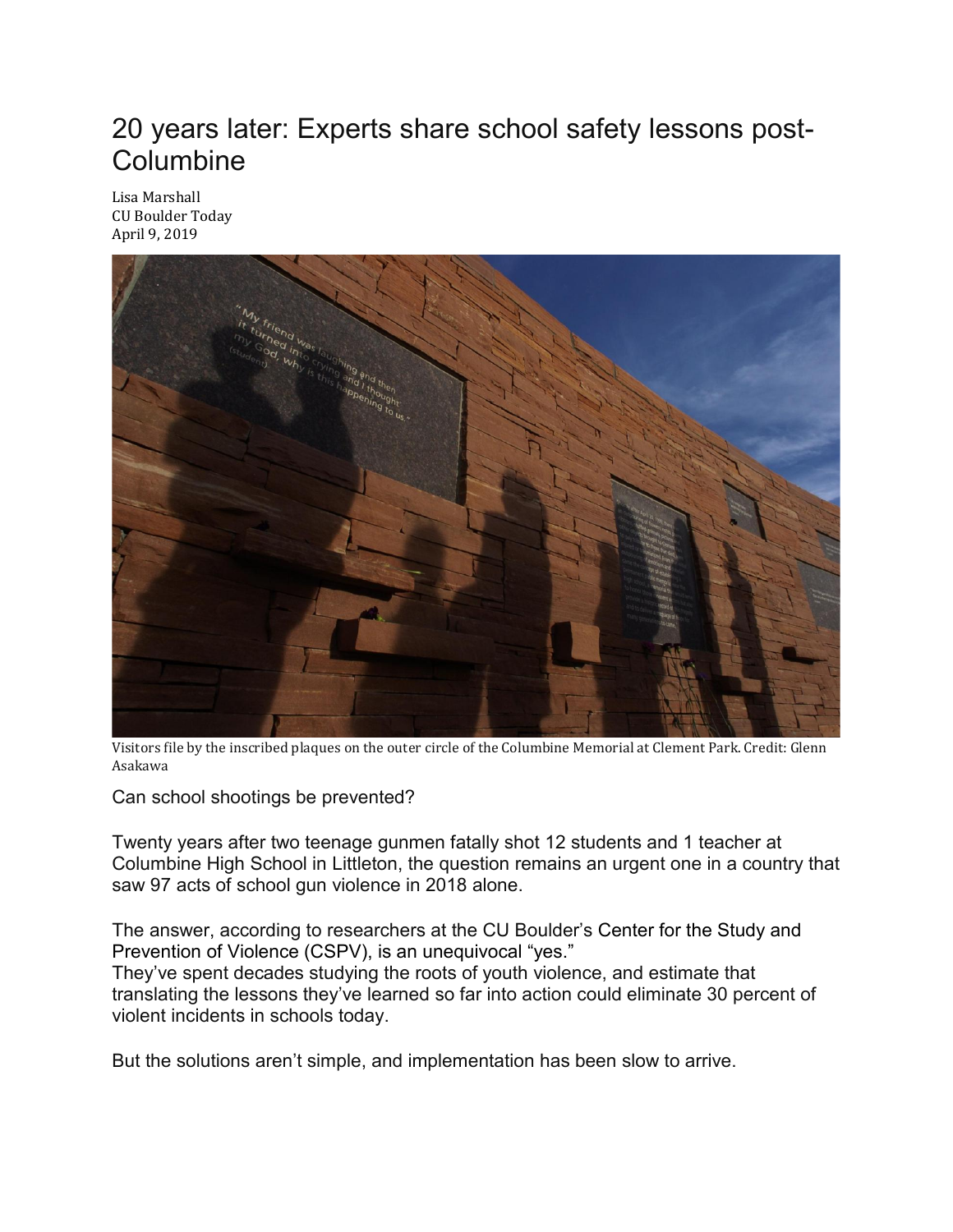"We already know what works," said CSPV Director Beverly Kingston, who will present this research April 16 at Uniting to Prevent School Violence, a day-long conference at the CU Anschutz Medical Campus. "The question now is: How do we take what we have learned and help schools put it into practice?"

## Calling out red flags

In 2018, the CSPV, which is part of the Institute of Behavioral Science (IBS), partnered with the Colorado Attorney General's office to co-author the [Colorado](https://coag.gov/sites/default/files/coloradoag_schoolsafetyguide_final_electronic.pdf) School Safety [Guide,](https://coag.gov/sites/default/files/coloradoag_schoolsafetyguide_final_electronic.pdf) a 145-page resource spelling out research-based recommendations. The guide outlines how to create a safer school by identifying and supporting troubled teens and preventing them from acting out violently, and offers response and recovery procedures for when the unthinkable occurs.

The recommendations date back to the 2001 Columbine Review Commission report, a detailed analysis of what at the time was the worst school shooting in U.S. history.

"There had been a few mass shootings before then, but Columbine surpassed everything that was imagined in terms of what could happen in schools," recalls Kingston. "It was a horrific call to action."

Early on, one reality became clear: School shootings are almost always planned ahead of time.

One study of school shootings found 81 percent of attackers told someone about their plan, and 93 percent exhibited strange behavior or other "red flags."

With this in mind, the nonprofit Safe2Tell Colorado launched in 2004, offering an anonymous 24-hour tip-line in which citizens can alert law enforcement to such warning signs.

Since its inception, more than 1,500 planned school attacks have been averted. Now, other states are beginning to replicate the program.

"A lot of times someone hears or sees something that doesn't seem right, and they don't know who to call or how to report it," said Kingston. "This provides an opportunity to intervene."

## Improving communication

In 2016, the CSPV published an [independent](https://www.colorado.edu/today/2016/01/18/independent-report-2013-school-shooting-identifies-lessons-learned) fact-finding report about the Arapahoe High School shooting in Centennial, Colo., shedding even more light on what schools can do.

Senior Claire Davis was killed in the December 2013 shooting. The perpetrator - a troubled fellow student - died after turning the gun on himself. Bill Woodward, director of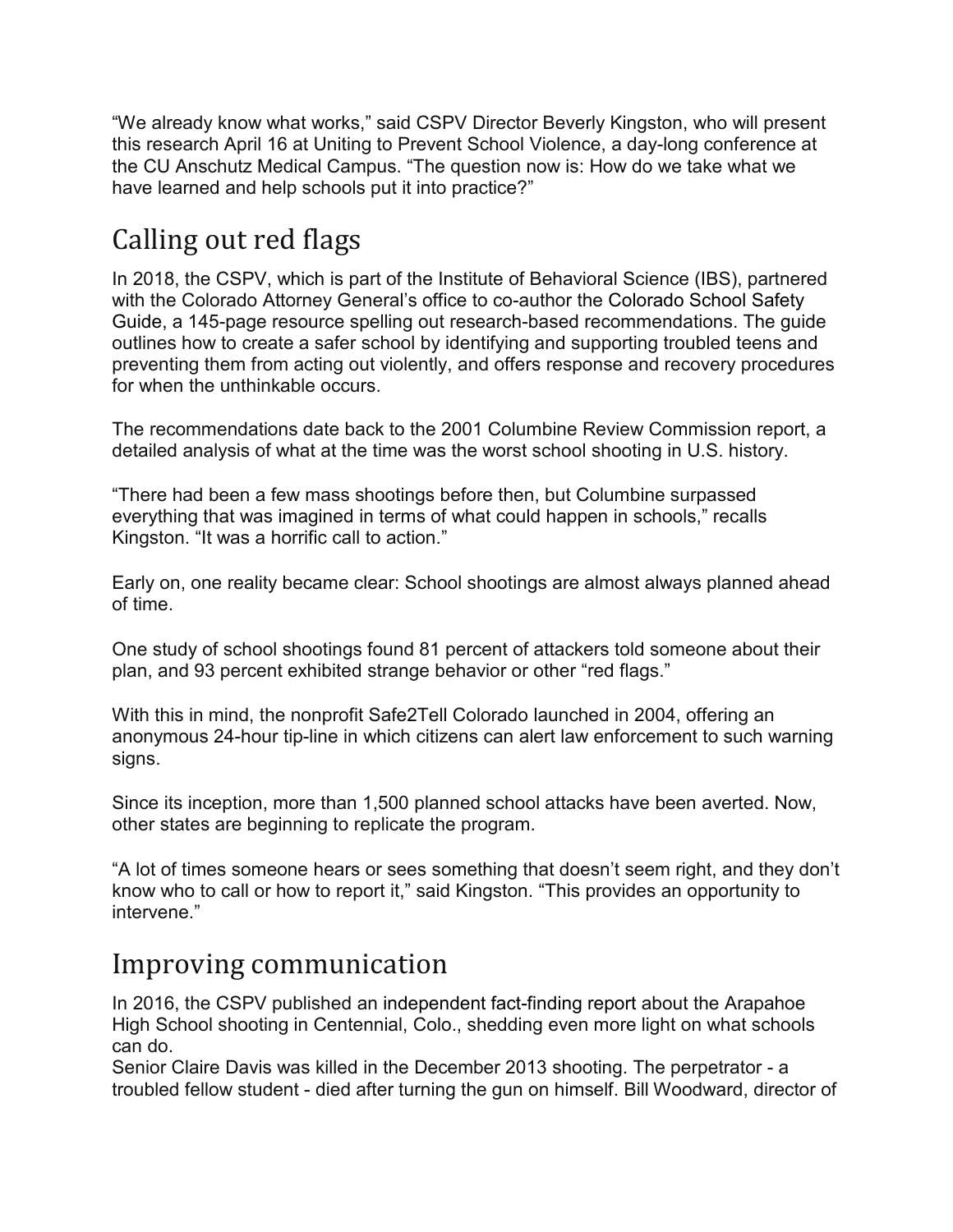training and technical assistance at CSPV, sat in on hours of emotional depositions from witnesses before co-authoring the report.

"We found there were 27 missed opportunities that could have changed the course of events that led to Claire's death," he said.

Among them: School employees didn't build a safety and support plan for the shooter after hearing of incidents of elementary school violence; follow up on reports of him bullying and being bullied; suspend him for threatening the librarian; or inform the school's threat assessment team after learning about his viewing of guns and mass shootings online.

"You had a lot of individual people with individual pieces of information about him, but it was not being shared with others," said Woodward.

The takeaways: School employees should err on the side of sharing information with each other and with law enforcement, and leaders should foster a culture in which everyone owns school safety.

"The safety of a school is not the sole responsibility of the school resource officer or the assistant principal. It is the responsibility of everyone, from the janitor to the librarian to the principal," said Woodward.

## Creating a safer school climate



CSPV Director Beverly Kingston

While better communication can have a huge impact, Kingston stresses that the true key to preventing school shootings long-term is to change school culture in the United States.

"There are a lot of hurting kids out there," she said.

National statistics show that 20 to 25 percent of middle school students report being bullied in the past 30 days, 17 percent of high school kids have considered suicide in